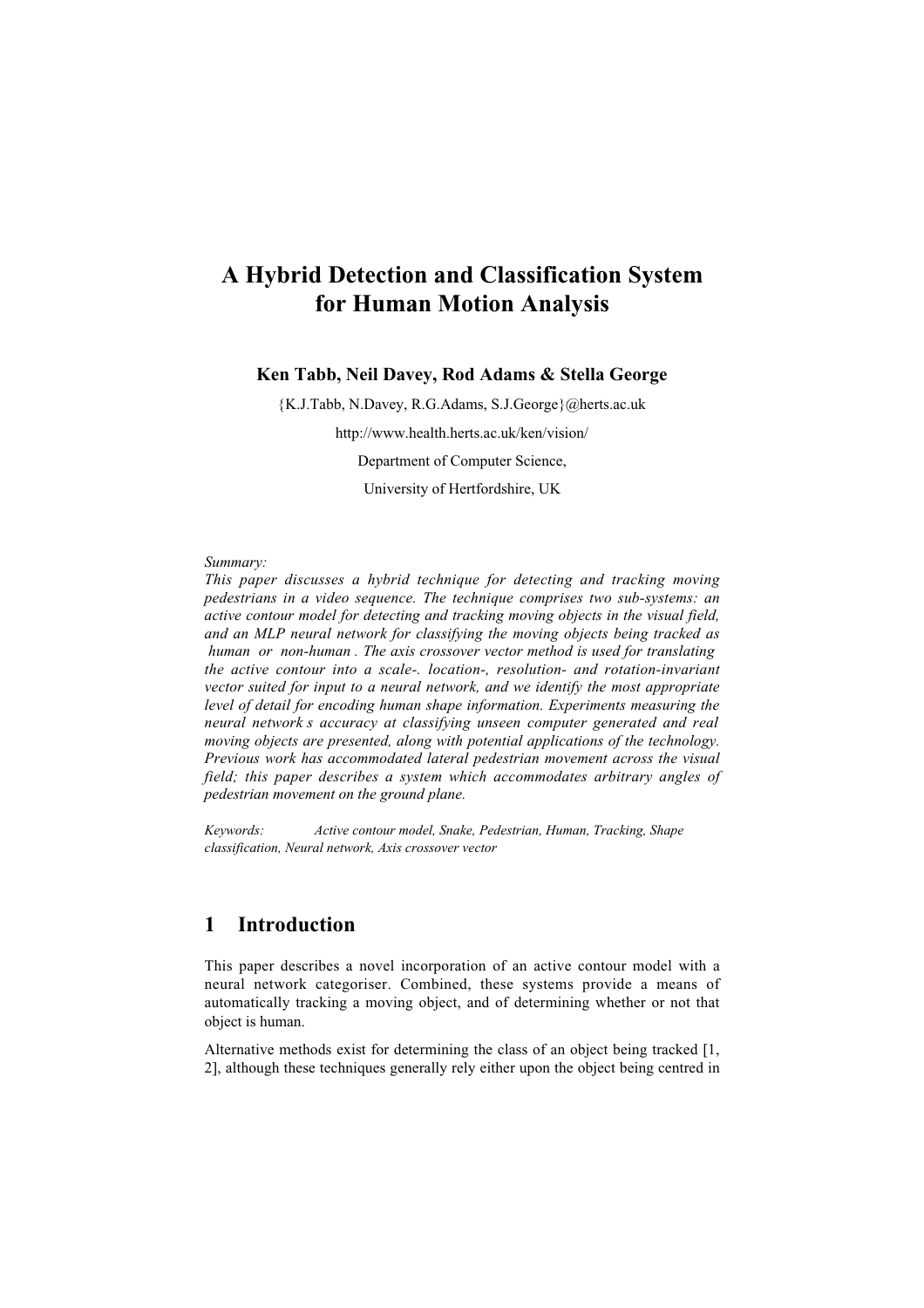the image throughout the process, or upon complex models of the target object being formed on the fly, resulting in either an inability to support multiple objects in the same image, or large amounts of computation. The method we present involves training a neural network in advance, leaving very little computation to be performed while the object is being tracked.

Following an overview of active contour models, we show how an active contour model can be used to track moving objects in an image. These contours are then re-represented using axis crossover vectors, making them suitable for input to a feedforward error-backpropagation neural network, such that the shape information in the contour becomes scale-, location-, resolution- and control point rotation-invariant. Experiments validating the axis crossover s ability to encode human shape information are documented, using a number of different supervised neural network architectures. The most effective level of granularity for encoding human shape information in an axis crossover vector is then investigated and identified. The resulting supervised neural network is able to classify static computer generated and real human shapes, being tracked by the active contour model, to a high degree of accuracy. Furthermore we show how the same neural network s output can be used to identify an object s motion idiosyncrasies, in terms of how motion is cyclical for a given individual, how objects within the same class exhibit subtle differences in their movement, and how motion patterns between object classes differ to a much greater extent than those within an object class.

## **2 Detecting and tracking moving objects**

In this section we present an overview of active contour models, and display our implementation of Fast Snakes being used to track humans in real world complex outdoor scenarios. A broader coverage of active contour models is given in [3].

### **2.1 An overview of active contour models**

Active contour models, commonly referred to as snakes , were originally developed to assist users in identifying objects outlines in images or sequences of images [4]. Users would initialise a contour loosely around the target object in an image by using a mouse to place the contour s control points in the image. The model would then use energy minimisation to lock the contour onto the object s outline, providing a faster and often more accurate means of obtaining the exact shape of the object than by users abstracting the object s shape by manually identifying its edges.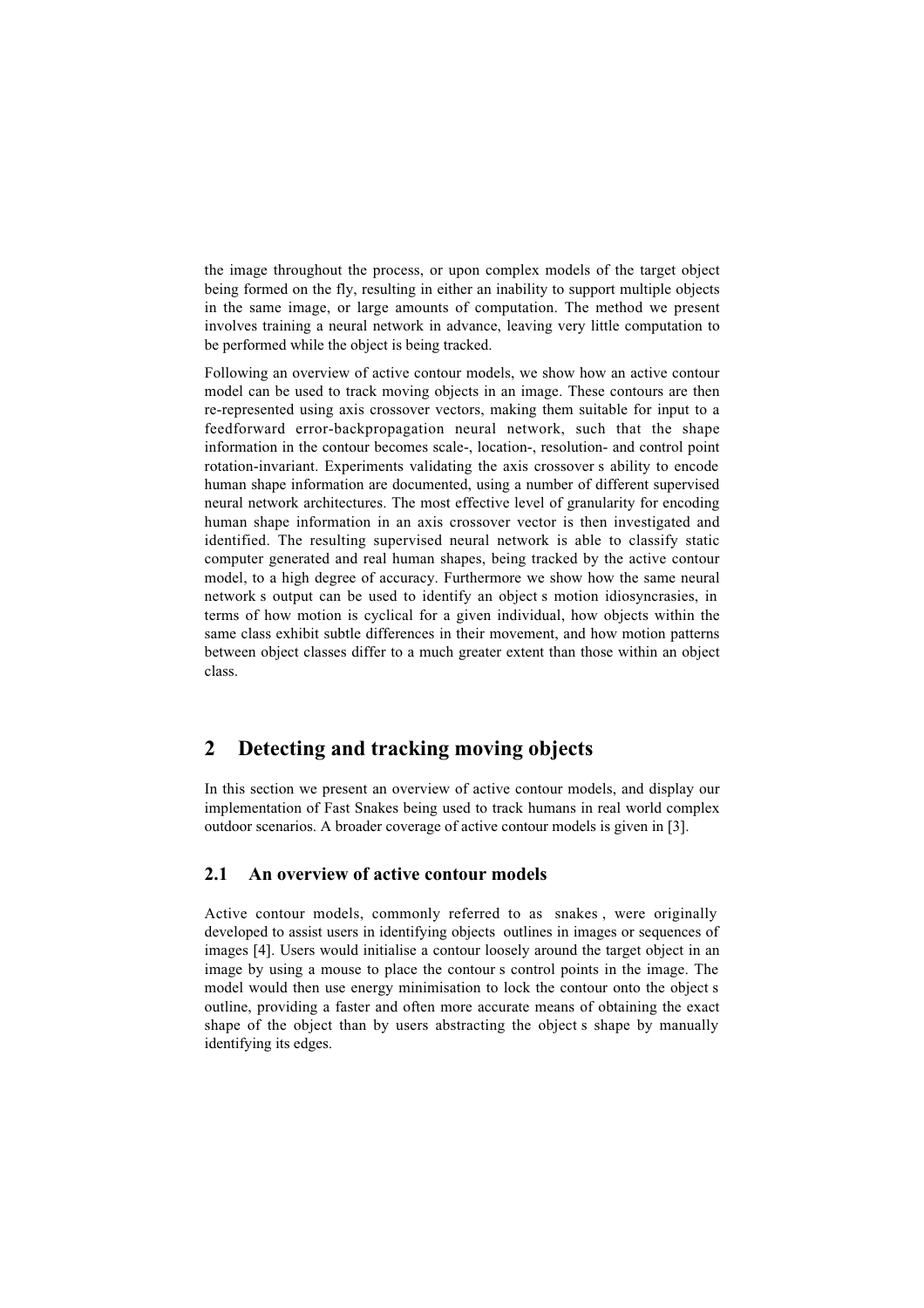

Fig. 1. A human being tracked with a snake. [Top] The snake is initialised manually around the target object. [Bottom left] The snake minimises its energy within a given frame, snapping itself onto the target object. It then moves into the next frame using this relaxed position as its starting state in that frame. [Bottom right] In this way the snake can track a moving object by successively minimising its energy through a sequence of frames

Snakes include tracking properties so that if a contour is initialised around a target object in the first frame of a sequence of images, the snake can then obtain that object s shape not only in the first frame of the image sequence, but in all frames. This allows an object to be tracked as it moves around, even if it changes shape during the image sequence [Fig. 1].

A snake itself consists of two parts: a list of control point coordinates, and an energy function. The control points form the shape of the contour being moved in the image, each control point having its own  $(x,y)$  location in the image. When displaying the contour on-screen for human interpretation, the control points are usually linked together to enable the user to identify which control points are adjacent to which, and therefore the shape of the contour. The energy function is defined by the user and contains a set of mathematical rules which govern the movement of control points. Changing the definition of the energy function, or parameters within the energy function, will result in the contour becoming attracted to different features in the image. The energy function definition is therefore critical to the active contour model s success at being able to lock onto particular types of object.

In our work, we have adopted the Fast Snake model [5], as it allows for automated tracking of objects, and therefore minimal user interaction, given a suitable energy function. A comparison of the original and Fast Snake models is given in [6].

In some active contour model implementations, the number of control points in a model can grow or shrink as needed during the contour s movement [3]. In our implementation, all active contours keep the same number of control points from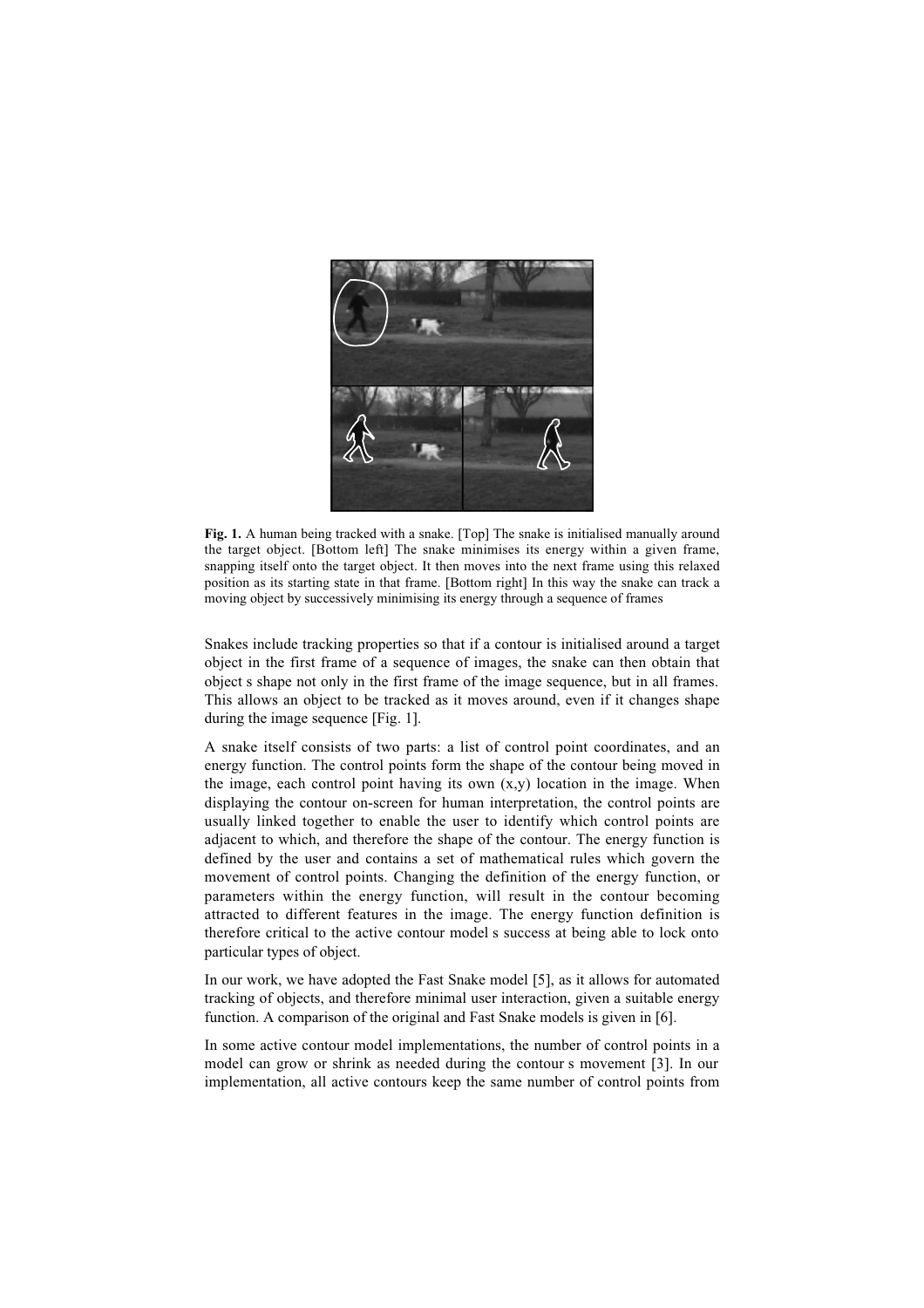the moment they are introduced in an image to the moment they are removed; different active contours may contain a different number of control points, but a given active contour will keep the same number of control points throughout its lifecycle.

The energy function for a given control point in our implementation can be defined as:

#### $CP$  *\_ Energy*<sub>*i*</sub> =  $\alpha$  · Continuity *\_ Energy*<sub>*i*</sub> +  $\beta$  · Curvature *\_ Energy*<sub>*i*</sub> + γ· Image \_ Energy<sub>i</sub> (1)

where *i* is the index of a specific control point in the snake, *CP\_Energy* is the total energy for control point  $i$ , *Continuity Energy* is the control point s continuity energy, *Curvature\_Energy* is the control point s curvature energy, *Image\_Energy* is the control point s image energy, and  $\alpha$ ,  $\beta$  and  $\gamma$  are the weighting parameters for the continuity, curvature and image energies respectively. By changing these weighting parameters, the precedence of each energy can be increased or decreased, allowing for different behaviours even within the same energy function.

Continuity energy is independent of any features in the image which have been locked onto by the control points, and aims to make all control points equidistant from their neighbours. By spreading the control points out around the contour, the overall shape of the desired outline can be identified; if instead control points were to bunch up, then part of the shape would be identified at a high resolution, but other parts would be sparsely represented. Of course, if the continuity energy weighting parameter is sufficiently small, then the influence of continuity energy might not be significant enough to prevent control points from bunching up.



**Fig. 2.** Curvature energy aims to encourage or discourage corners from forming in the snake, depending upon the value of β in (1). [Left] Curvature energy moves a control point to the central position of neighbouring points (if β is positive). [Middle & Right] When curvature energy is applied to every point on the contour it has the effect of removing jagged corners from the contour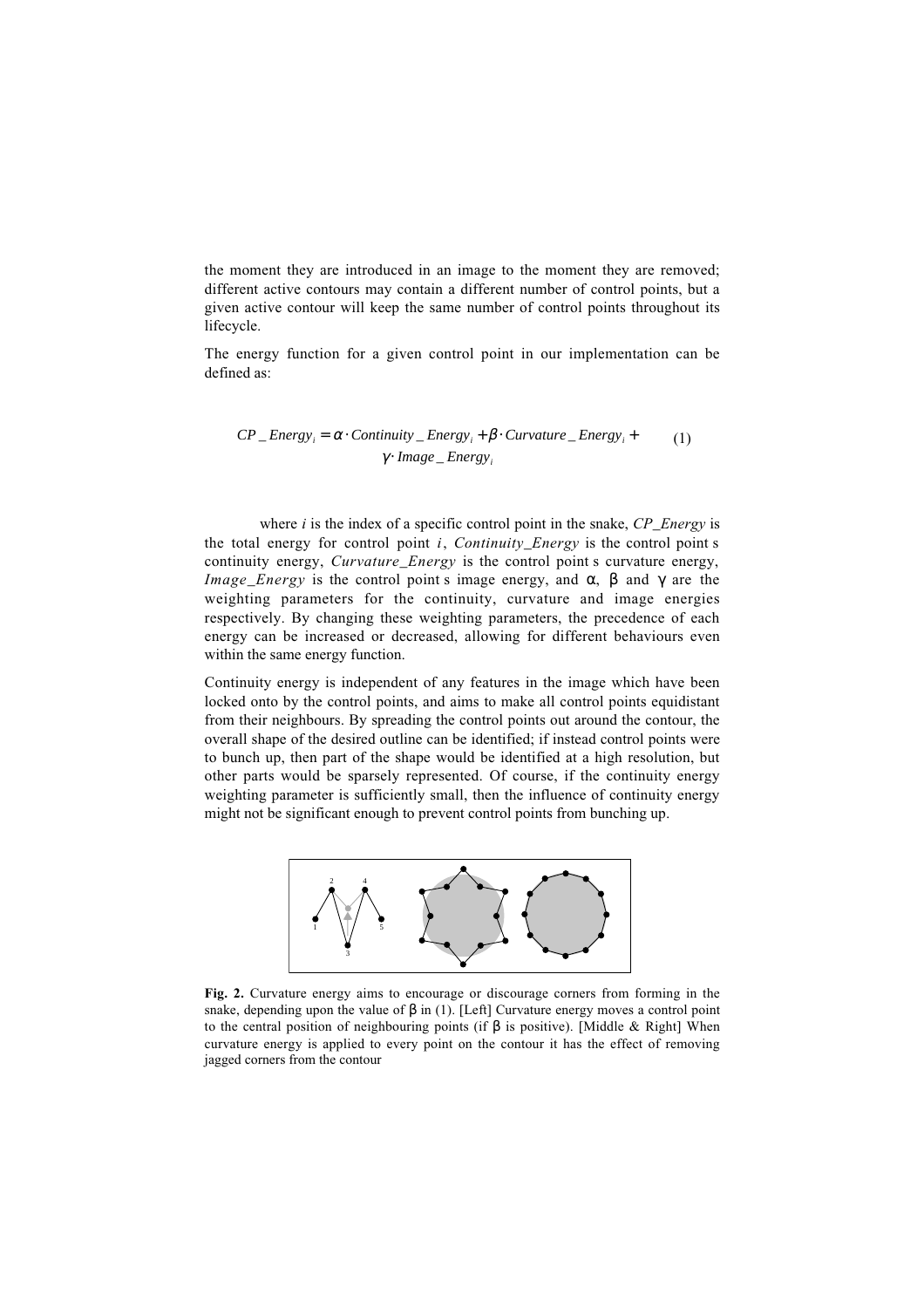

**Fig. 3.** With sufficient control points, curvature energy need not prevent a snake from forming a complex shape; provided curvature between adjacent control points is low, a snake can still form a complex shape

Curvature energy, like continuity energy, is independent of features in the image. It aims to govern the frequency and sharpness of any corners formed in the contour [Fig. 2]. By controlling the circumstances in which corners are allowed to form on the snake, a trade-off is available between the complexity of shape able to be formed by the snake, and the likelihood of control points snagging on noise in the image [6]. Having a sufficiently large number of control points on the snake ensures that a snake can still form a complex shape even with a high value of  $\beta$ , provided curvature between adjacent control points is low [Fig. 3].

Image energy in our implementation is based on a number of image preprocessing algorithms [Fig. 4]. Firstly, areas of movement are detected in the image. Motion detection involves differencing successive frames, and so detects not only moving objects but also the holes they leave behind, that is, their locations in the previous frames. After differencing the resulting motion detection to a continually updated template of the background, only the moving objects remain with a slight padding around their edges. Blobs , that is, regions that are too small to be considered image features, are then masked out, removing most of the noise caused by leaves blowing or water rippling. A Sobel mask [7] is passed over the resultant image, to enhance edges. Finally, all edges still in the image are normalised, to prevent any edges from appearing disproportionately strong due to the narrow 3x3 pixel focus of the Sobel mask [5]. The image energy value for a given pixel is then simply the pixel s colour value in this resultant image [Fig. 4 right].

To move the active contour, each of its control points in turn has its energy minimised. This involves, for each control point around the contour, searching the control point s neighbouring pixel locations to determine whether any of these locations would offer a lower energy value for the control point than its current location, using the energy function. Having searched its neighbourhood, the control point is then moved to the location in the neighbourhood offering the lowest energy. In instances when a control point is already at the location with the lowest energy, it is not moved as doing so would increase its energy. Once every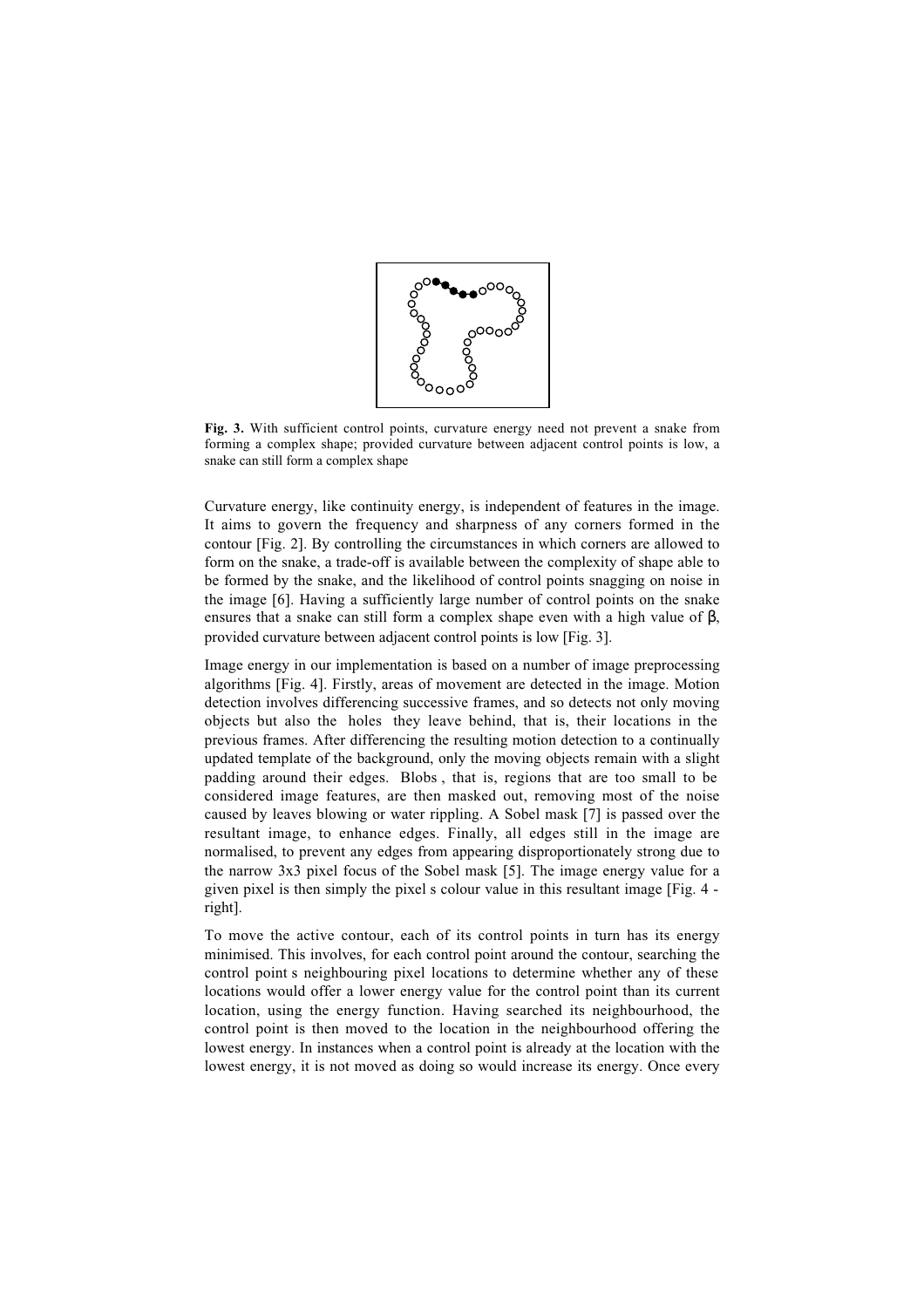control point on the contour has had its energy minimised in this way, the contour is said to have moved. This process is repeated until the snake is relaxed, that is, until a sufficiently large percentage of the control points no longer move to other locations in their neighbourhood, whereby the snake remains relatively still between iterations. Once a snake ia relaxed, its final position is used as a starting position in the next video frame, thus it is assumed that the movement between frames is sufficiently small that the relaxed snake czn track the object.



**Fig. 4.** [Left] The original frame from a movie. [Right] The image enhancement process prior to the introduction of active contour models to the image

#### **2.2 Tracking humans using snakes**

In our work, we use snakes to track non-occluded humans as they move around the visual field. Using the energy function described above, snakes can be seen to be reasonably successful at tracking moving humans, provided the human is not occluded [Fig. 1].

Fig. 5 shows the results of a snake tracking a sample human over 105 frames of video footage. No objective measure exists of an active contour s success at tracking objects [3], but the model can be seen to be successfully locating the target human s outlines.

As can be seen from Fig. 5, the snake only obtains the outer edge of an object; holes in between the human s legs do not form part of the contour (as illustrated in frame 30 of the figure). Despite the variation that humans adopt as they walk, their outline was identified in 30 different cases using active contour models alone.

In cases where the human becomes either partially or totally occluded, for instance if they walk behind a tree, or if another human walks between the target human and the camera, the snake will fail in obtaining the target shape. This is because the image preprocessing stages will not be able to enhance the target object s outline if all or part of that outline is not in the image to begin with. Typically in a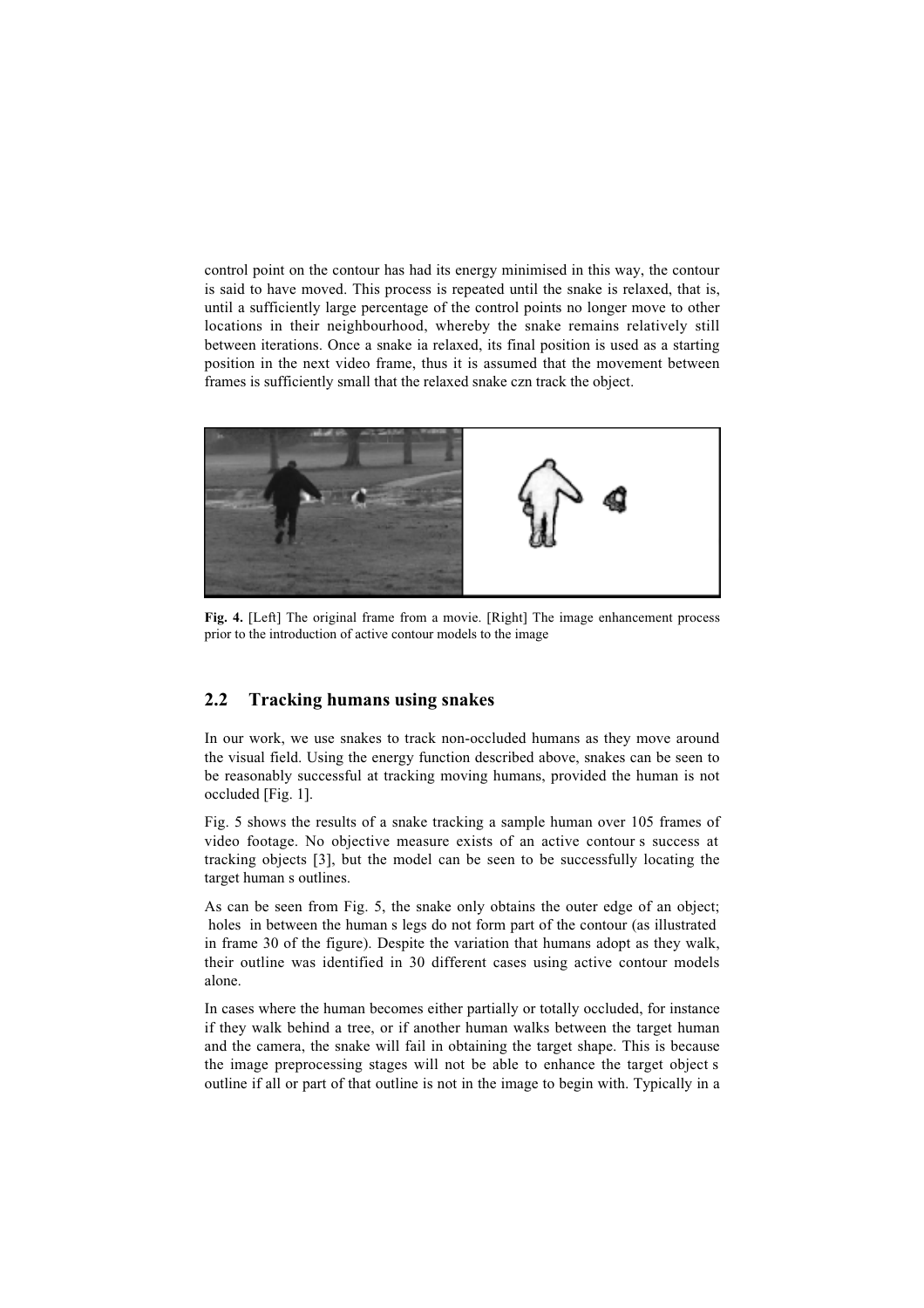situation where the target human walks behind something, the snake will remain tracking the visible part of the human until they disappear behind the obstruction, at which point it is left with nothing to track, resulting in unpredictable behaviour. Often the snake collapses in on itself at the point where the target object disappeared. The snake is rarely able to regain tracking the target human when they reappear elsewhere in the image, however, as the human has usually moved far enough across the image that the snake cannot find them in any of its control points neighbourhoods.



**Fig. 5.** A target human detected and tracked through a sequence of 105 frames using an active contour. The frame numbers are shown below each frame; intermediate frames have been omitted

### **3 Active contour vector translation**

In this section we discuss the issues preventing an active contour from being used unaltered as an input pattern to a neural network. We propose a solution in the form of the axis crossover vector, and identify the most appropriate level of detail for encoding human shape information, following a series of systematic experiments with neural networks and axis crossover vectors.

### **3.1 Obtaining generic shape descriptions from snakes**

Snakes themselves have no way of determining what type of object they are tracking, they merely track visible outlines in the image, irrespective of the object(s) that the outline belongs to. In order to determine whether or not the object being tracked by a snake is human, the shape of the object somehow needs to be analysed. Due to the large variation of human poses and subsequent shapes, the wide variety of non-human objects which may be encountered in real world situations, and the general ill-defined nature of the problem, we have opted to use a feedforward error-backpropagation neural network as the means by which an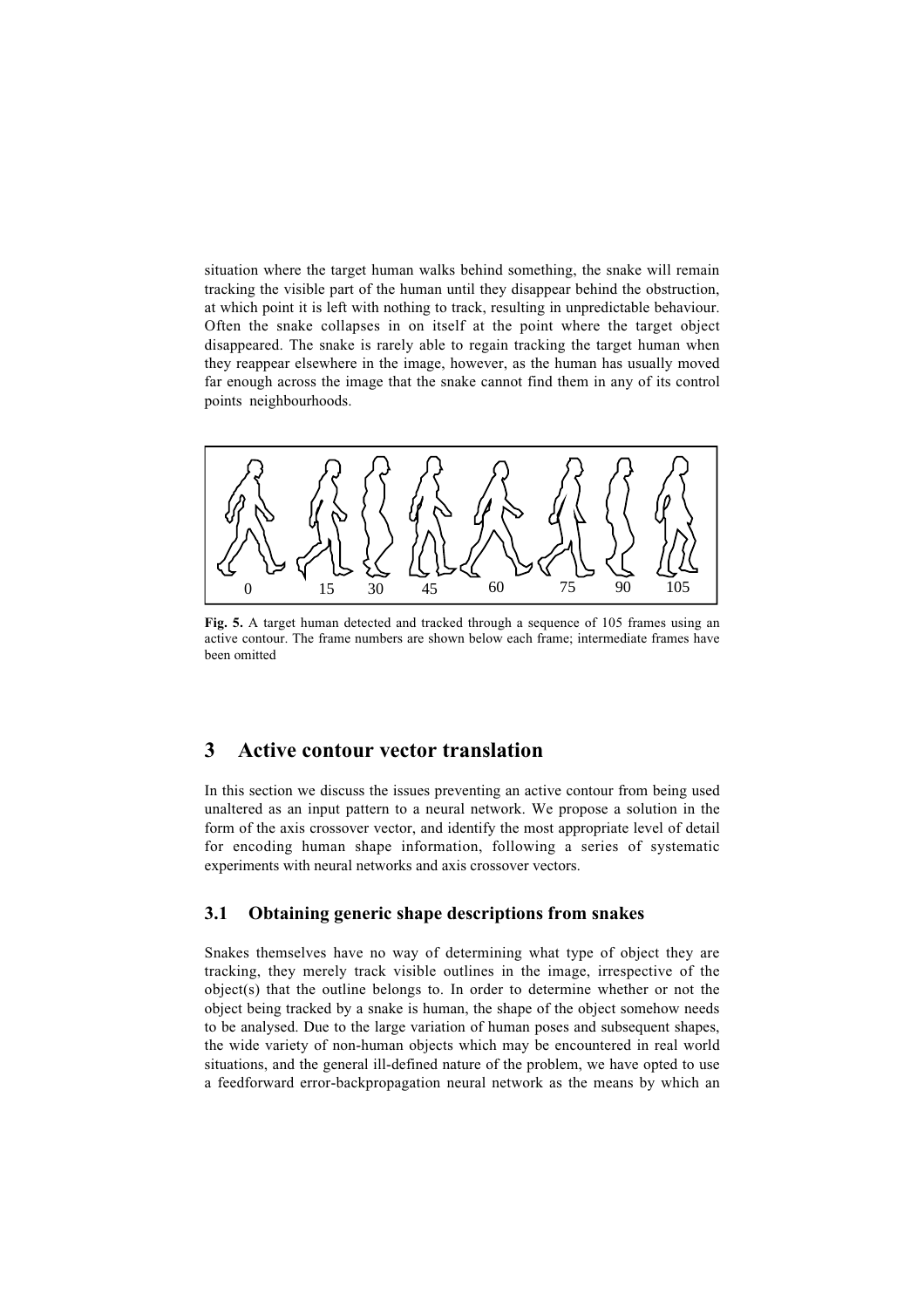object being tracked using a snake is classified human or non-human. More details of the neural network, and of experiments involving the network, are presented in the following section.

The reliance of active contour models upon features in an image brings both advantages and disadvantages to the task of object identification. By locking onto features in an image, an active contour is able to abstract the actual object in the image, rather than an approximation or a prediction. This provides the highest resolution shape possible from the image data alone. Conversely, the control points on the contour have absolute coordinates based in the image coordinate space, as the control points relate to points in the image. This dependence upon image coordinates means that the native snake representation exhibits many undesirable qualities when used as a generic shape description.

Such contours are not location-invariant; two equally shaped and sized contours residing in different parts of the image will result in different coordinate vectors. Additionally the vectors of contours which have the same shape but different sizes will also differ, thus the contours are not scale-invariant either. If one contour has more control points than another equally shaped contour, they will have different vector lengths, making the vector dependent upon the resolution of the contour, that is, upon the number of points defining the shape. Finally, if two contours are of the same shape, in the same image location, and have the same number of control points, but each contour s first control point is on a different part of the outline, their vectors will be in a different order and are thus rotation-variant. All of these factors make the comparison of contours difficult.

In order to use active contours shapes as input data for a neural network performing a shape classification task, these qualities need to be removed. The rerepresentation therefore must provide for scale-, location-, resolution- and rotation-invariance if it is to be useful as a generic shape description. Furthermore the representation needs to remove the pairing of data, so that the neural network is not expected to have to group each control point s x and y locations together. This in itself presents a challenge when devising an input pattern representation for the neural network.

The solution which we have developed is the axis crossover vector [8]. The centre of the contour is calculated, which in our implementation is simply the mean control point location. From that centre, a pre-defined number of axes are projected outwards at specified angles, to the furthest edges of the contour [Fig. 6]. The distance from the contour s centre to its furthest edge along that axis is then stored in a vector. The vector length is equal to the number of axes being projected. This allows the vector to be location-invariant, as no image coordinates are stored in the axis crossover vector, only distances from the centre of the shape to its edges, along the axes. In addition the vector is resolution-invariant, that is, independent of the number of control points on the contour. Similarly, it does not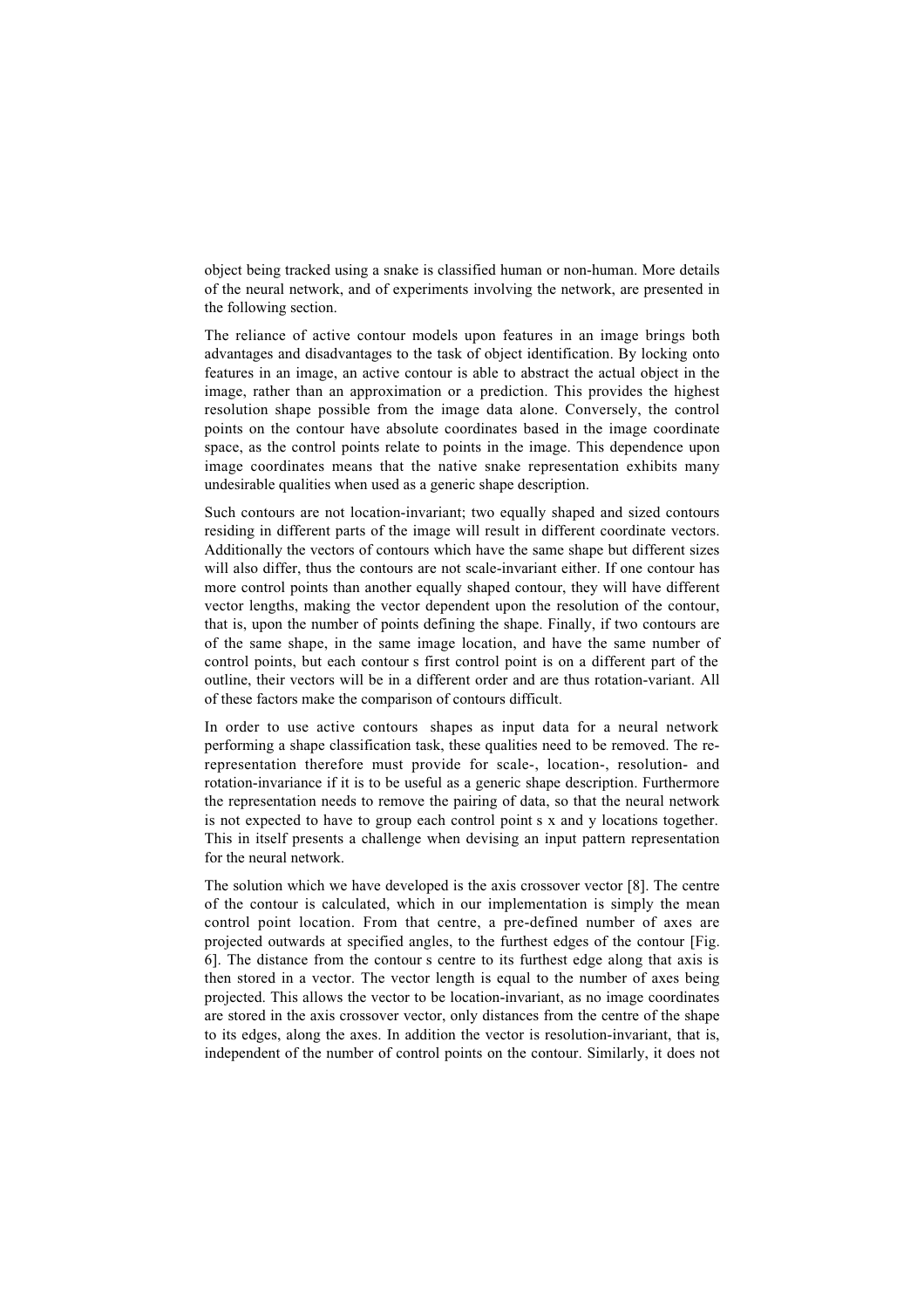matter where on the contour the first control point resides, and so is rotationinvariant.



**Fig. 6.** An 8-axis crossover vector. [Left] A predetermined number of axes are projected from the centre of a contour to its furthest edges at specified angles. The distances of these axes are then stored in a vector and normalised. [Right] A polygonal visualisation of the actual shape information encoded by the axis crossover vector

Once all of the axes have been measured and their distances stored in the vector, the vector is normalised. This ensures that the vector is scale-invariant, as the largest value in the vector will at this point be 1.0, which will be the longest of the axes projected.

In our studies involving deformable objects shapes, we do not know in advance what pose or orientation the human will take. For this reason, we project all axes evenly around 360¡, as in Fig. 6.

The resulting normalised vector can then be used as a training or test input pattern for a neural network, with each vector element being a different input neuron s input [Fig. 7].

There are two limitations to using axis crossover representations as input to neural networks. Firstly, a given axis must be projected in the same direction between shapes. For instance the first axis in all of our shapes is projected at 0¡ (vertically). If axes are projected differently between shapes then the task of comparing axis crossover vectors is complicated.

Secondly, the granularity of shape description can be tailored to a specific task by using a larger or smaller number of axes. However, because vector elements map onto input neurons, the number of axes used must be equal in all vectors used to train or test a given neural network.

In order to ascertain the most appropriate number of axes to use for representing a given object class shapes, it was necessary to develop several neural networks, each with a different input layer size, and to determine which network gave the best results.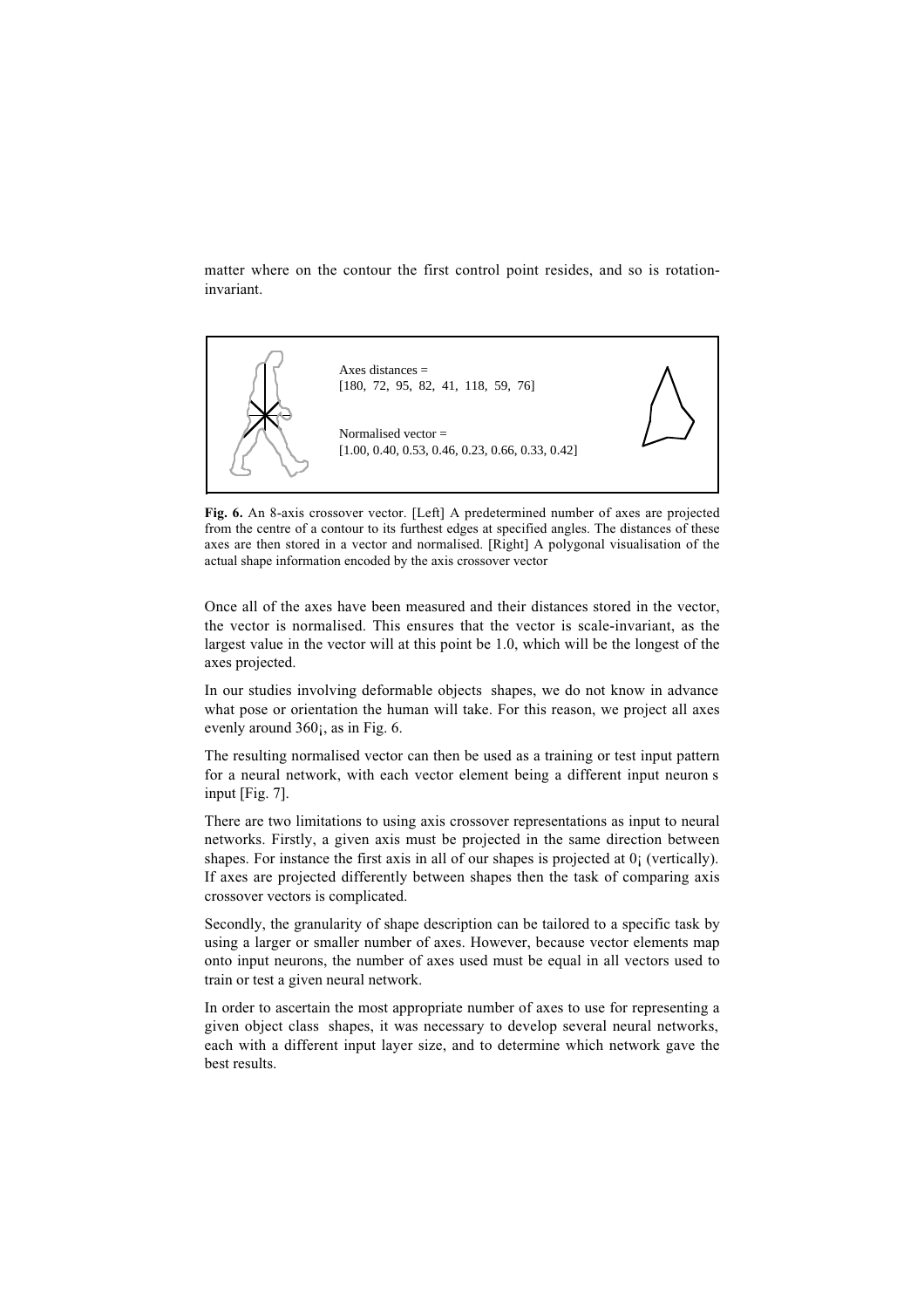

**Fig. 7.** Axis crossover vectors as input patterns for neural networks. A given vector element maps onto a given input unit in the neural network, thus the size of input layer and axis crossover vector must equate

### **3.2 Verification of axis crossover vectors as generic shape descriptors for neural networks**

It was necessary to test whether or not a neural network could distinguish one group of crossover vectors (pedestrians) from other groups of crossover vectors (non-pedestrians).

In order to classify shapes as human or non-human using a supervised neural network, it was necessary to obtain a training and test set of examples and counter examples. All objects in the training and test sets of experiments reported in this section were computer generated using 3D modelling and animation software, which allowed for tighter control over objects, and meant in the case of animate objects such as humans, that their gender, height, weight, age, direction of movement, and gait could be finely controlled.

The axis crossover representation allows for different numbers of axes to be used in the contour representation. Having fewer axes simplifies the neural network s task, however enough axes need to be used that the pedestrian qualities of the contours are encapsulated in the vectors, so that they can be differentiated from the non-pedestrian vectors. It was decided to test several different numbers of axes used in the representations, which in turn meant testing several neural networks, each with as many input units as there were axes in the representations. It was hoped that these experiments would identify the optimal number of axes to use in representing the particular class of contours relevant to this project.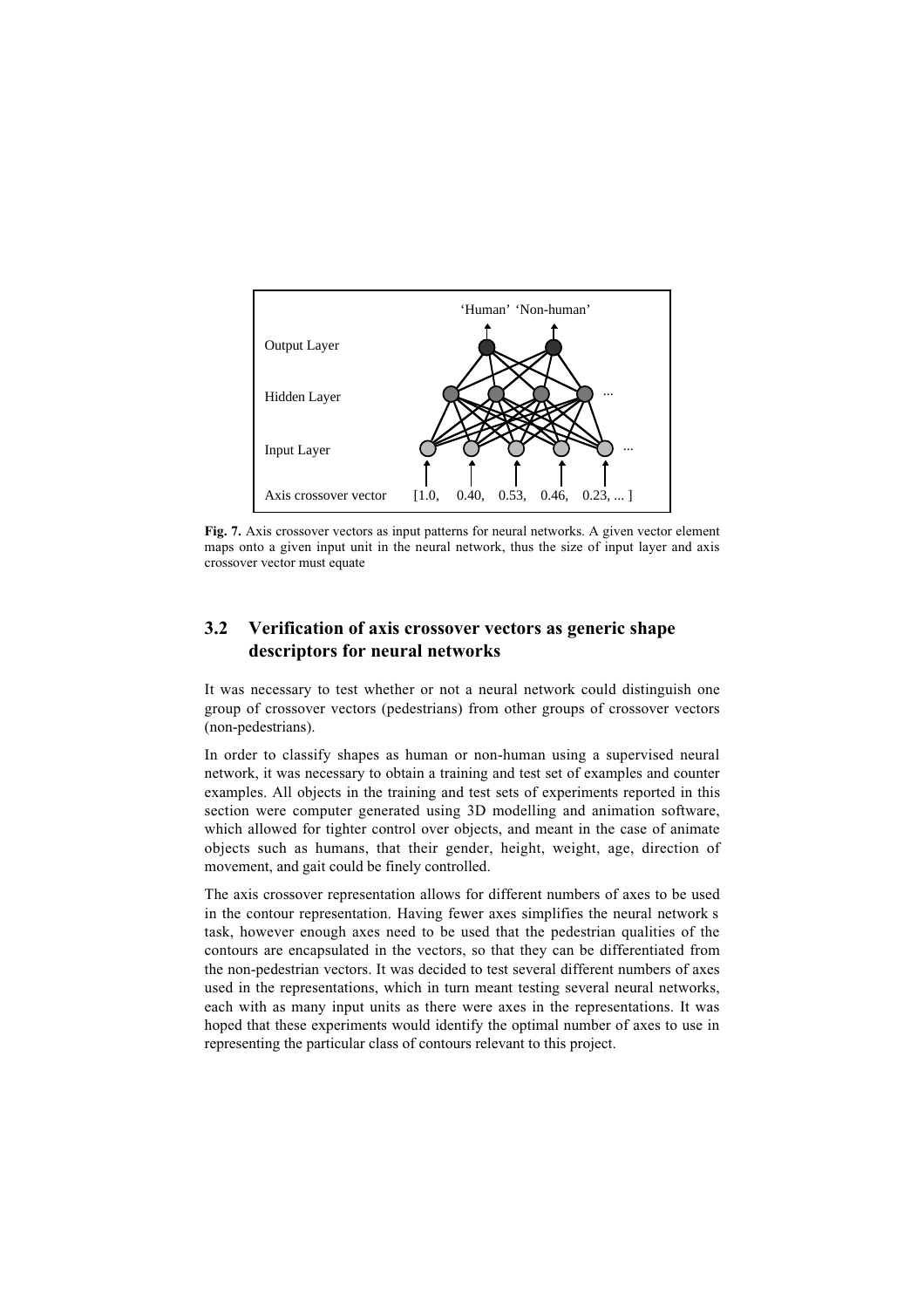The same set of computer generated (CG) shapes were used in each neural network s training set, encoded with axis crossover vectors containing the appropriate number of axes, for example 4 axes for the neural network containing 4 input units. The training set contained 150 pedestrian shapes, and 150 nonpedestrian shapes. The non-pedestrian shapes consisted of inanimate outdoor objects, such as cars, trees and lamp-posts.

The test set contained the same set of 10 CG pedestrian and 10 CG non-pedestrian shapes across all neural networks, again encoded using appropriately sized axis crossover vectors for each neural network. All shapes in the test set were unseen, but were of object classes included in the training set.

The networks were trained to within 0.05 error, and when tested, network output was allowed some lenience; an output of 0 - 0.2 was classed 0 , and an output of 0.8 - 1 was classed 1 .

Each shape used as a training or test pattern had a snake locked onto it, which was then translated into an axis crossover vector. Axis crossover vectors containing 4, 8, 12, 16, 20 and 24 axes were used, each on 10 identical neural networks containing the corresponding number of input units. Each of the 10 identical neural networks were initialised with a different random weight matrix, to lessen the chances of a network becoming trapped in local minima in the weight space.

All networks contained 2 output units. All training patterns required an output of 1, 0 (human pattern) or 0, 1 (non-human pattern). Using 2 output units allowed the network s confidence value to be identified. The confidence value is simply the difference between the two output units values. This provides a measure of how confident the network considers its classification of a given shape to be; a value of  $+1.0$  denotes maximum confidence that the object is human, a value of -1.0 denotes maximum confidence that the object is non-human, and a value of 0 denotes minimum confidence (maximum uncertainty). Values for shapes which the neural network is not confident in classifying can be analysed to determine why the network is not confident; a value of 0 could mean that the network output 1, 1 , 0, 0 or 0.5, 0.5 , for instance. Each means something different; the network might consider the shape to be both human and non-human, neither human nor non-human, or partly human and partly non-human. If we had used only a single bipolar output unit a value of 0 would only tell us that the network was uncertain, and not why it was uncertain.

Shapes which the network is uncertain at classifying can be incorporated into the training set, so that the training set becomes more representative of the possible shapes which will be encountered, and improves the network s generalisation abilities with these types of shape.

Experiments previously reported in [8] show that the networks which used 16-axis crossover representations, and therefore 16 input units, displayed the best performance. Of these 16 input unit networks, those containing 13 hidden units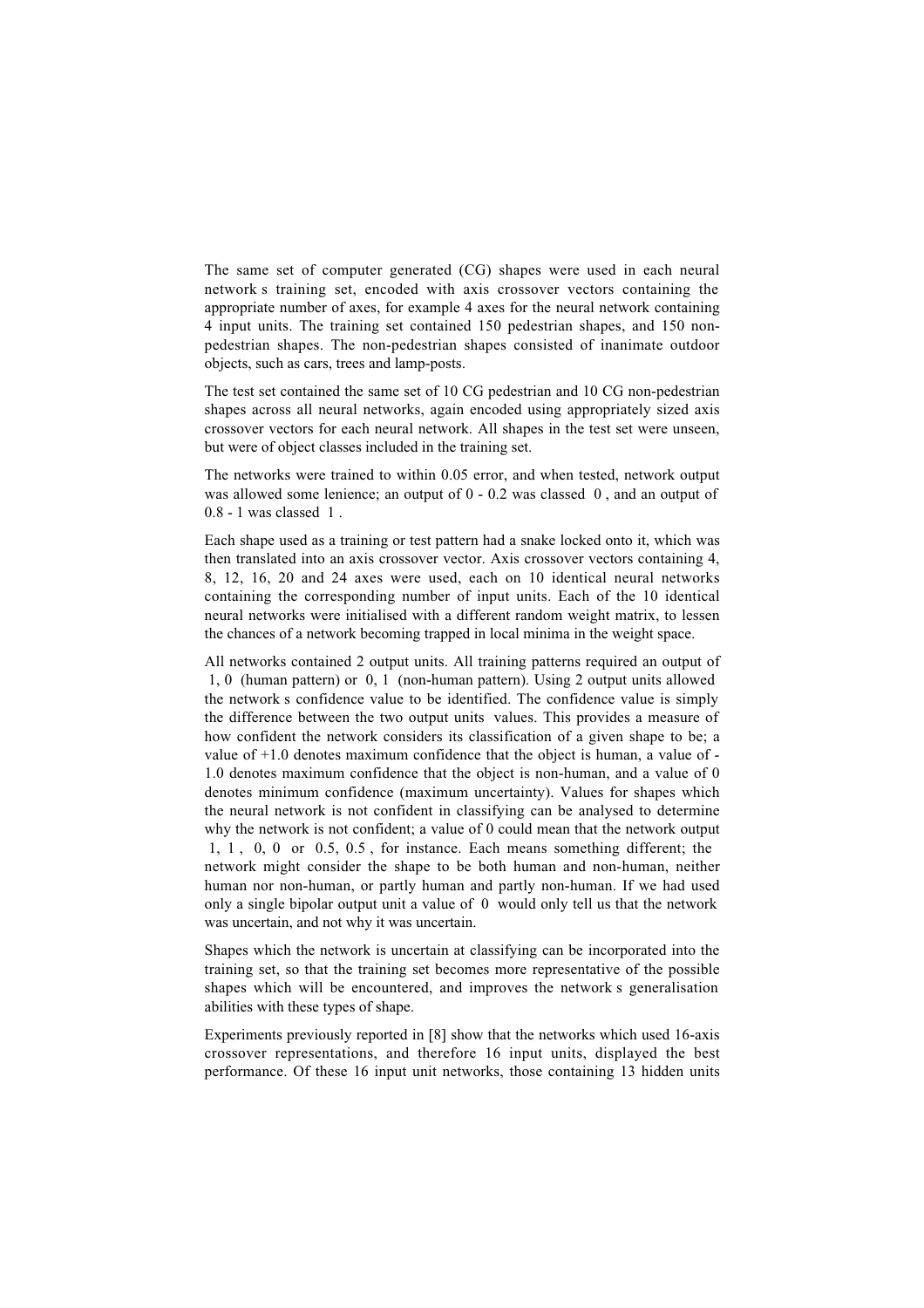were best at distinguishing human from non-human shapes, being able to classify 90% of unseen human shapes and 60% of unseen non-human shapes correctly. Interestingly, using more than 16 axes gave no benefit in performance whilst requiring more epochs during training. The neural network with 16 input units was therefore used henceforth, together with 16-axis crossover vectors.

To test the chosen network s confidence in its categorisations, it was necessary to look at the average difference between the values output by both of its output units during the previous experiment to see how confident it was that a pedestrian vector was pedestrian and that a non-pedestrian vector was not.

Fig. 8 shows the average results for the 10 unseen CG human and 10 CG outdoor non-human vectors. The network s output units are split into a human unit and a non-human unit (labelled OU1 and OU2 respectively in Fig. 8) which should ideally fire mutually exclusively of one another, as something cannot be both pedestrian and non-pedestrian. However, as was found in the previous experiment, the network is not 100% accurate, resulting in some uncertainties about the answers it gives. Nevertheless a clear divide can be seen between the values output when classifying a pedestrian vector correctly versus classifying a nonpedestrian vector correctly.



**Fig. 8.** Mean test set classification results, from experiments on ten identical double output unit neural networks trained using 16-axis CG human and CG outdoor non-human shapes. Each network was initialised with a different initial weight matrix

The average confidence value when classifying an unseen CG human shape correctly is 0.81 (the difference between the two output unit values), with 1.0 representing complete confidence that the shape is human, whereas the average confidence value when classifying an unseen CG non-human shape correctly is -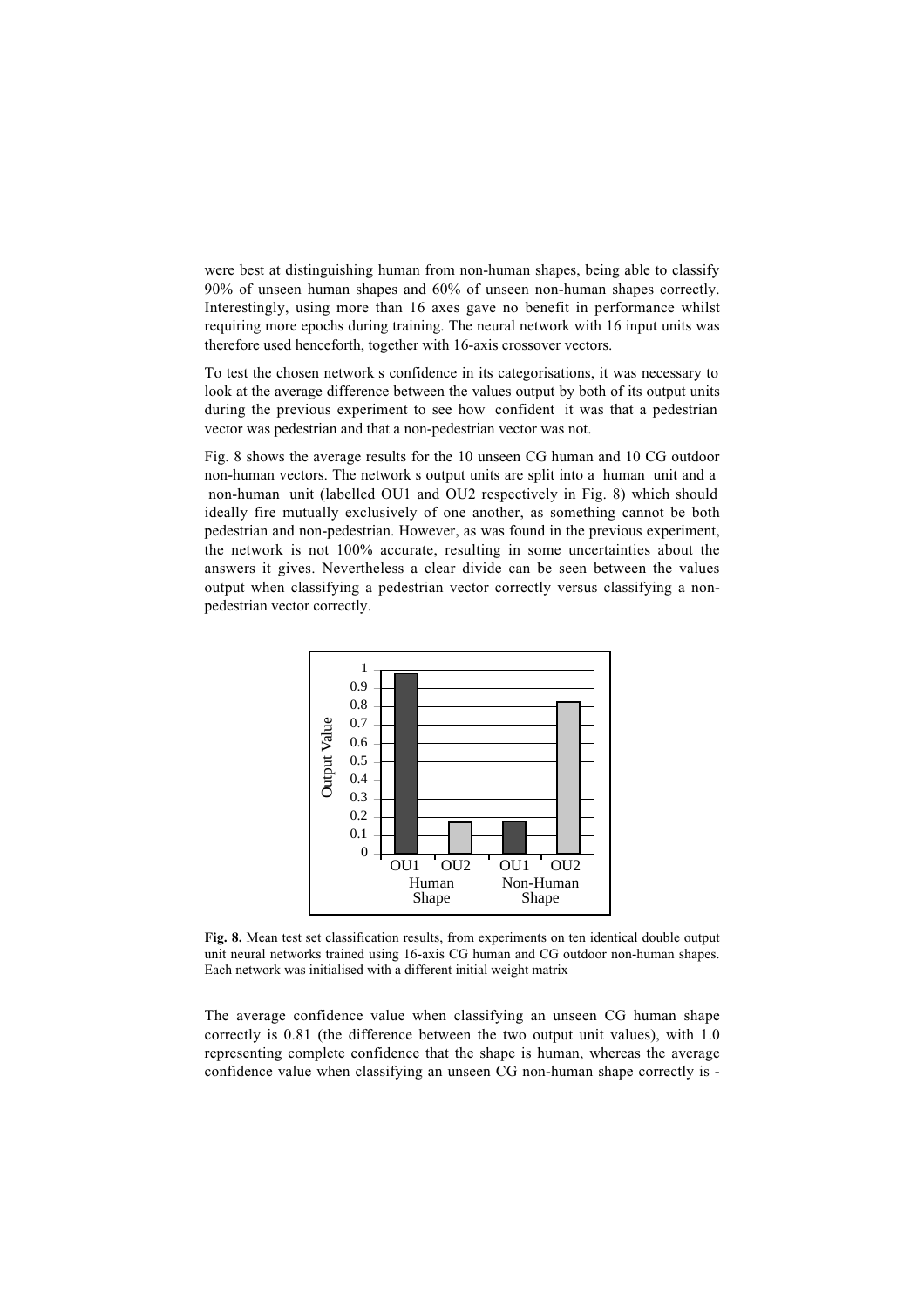0.65, with -1.0 representing complete confidence that the shape is non-human. A confidence value of 0 represents the least confident classification. The confidence values shown in Fig. 8 reflect the trend exhibited in the previous experiment, that the network is more accurate at classifying human shapes than non-human shapes. In particular, the average output values when given non-human shapes only just fall within the classified correctly zones of 0 - 0.2 and 0.8 - 1.

## **4 Shape analysis and classification**

In this section we investigate how the shape representation developed in sections 2 and 3 can be used to produce neural networks that can distinguish between a variety of CG and real object classes. This section uses exclusively a network with 16 input units, 13 hidden units and 2 binary output units, where one output unit was trained to identify human shapes, and the other non-human shapes, as in the previous section.

#### **4.1 CG and real object classification - lateral object movement**

The neural network architecture developed in the previous section was re-trained, this time with 400 examples each of CG human and CG non-human shapes in the training set. The non-human shapes consisted of 200 inanimate outdoor objects such as trees, cars and streetlights; and deformable animate objects, namely 100 shapes each of CG dogs and horses, again generated using 3D inverse kinematics software. All non-human shapes were trained to produce a non-human classification. Each shape in the training set had a snake locked onto it, and the snake s contour was then re-represented as a 16-axis crossover vector, which was used as the input pattern. All animate objects used in the training set (the CG humans, horses and dogs) were moving laterally across the image, either from left to right or right to left. The network was trained to within an error margin of 0.05.

The test set for this categorisation experiment contained 100 unseen CG human shapes, 100 unseen real human shapes, and 100 unseen CG non-human shapes. Within the non-human test patterns, a previously unseen object class was introduced to the network: CG velociraptors. Velociraptors were used as they constituted unseen non-human bipeds, and so could further determine how distinct the network considered human objects to be. The CG non-human objects consisted of 25 shapes each of CG inanimate objects, CG horses, CG dogs, and CG velociraptors. As with the training patterns, all animate objects were moving laterally across the image from either left to right or right to left. The real human shapes were obtained from complex outdoor scenes, as illustrated in Fig. 1, and included male and female humans of varying heights, weights and ages.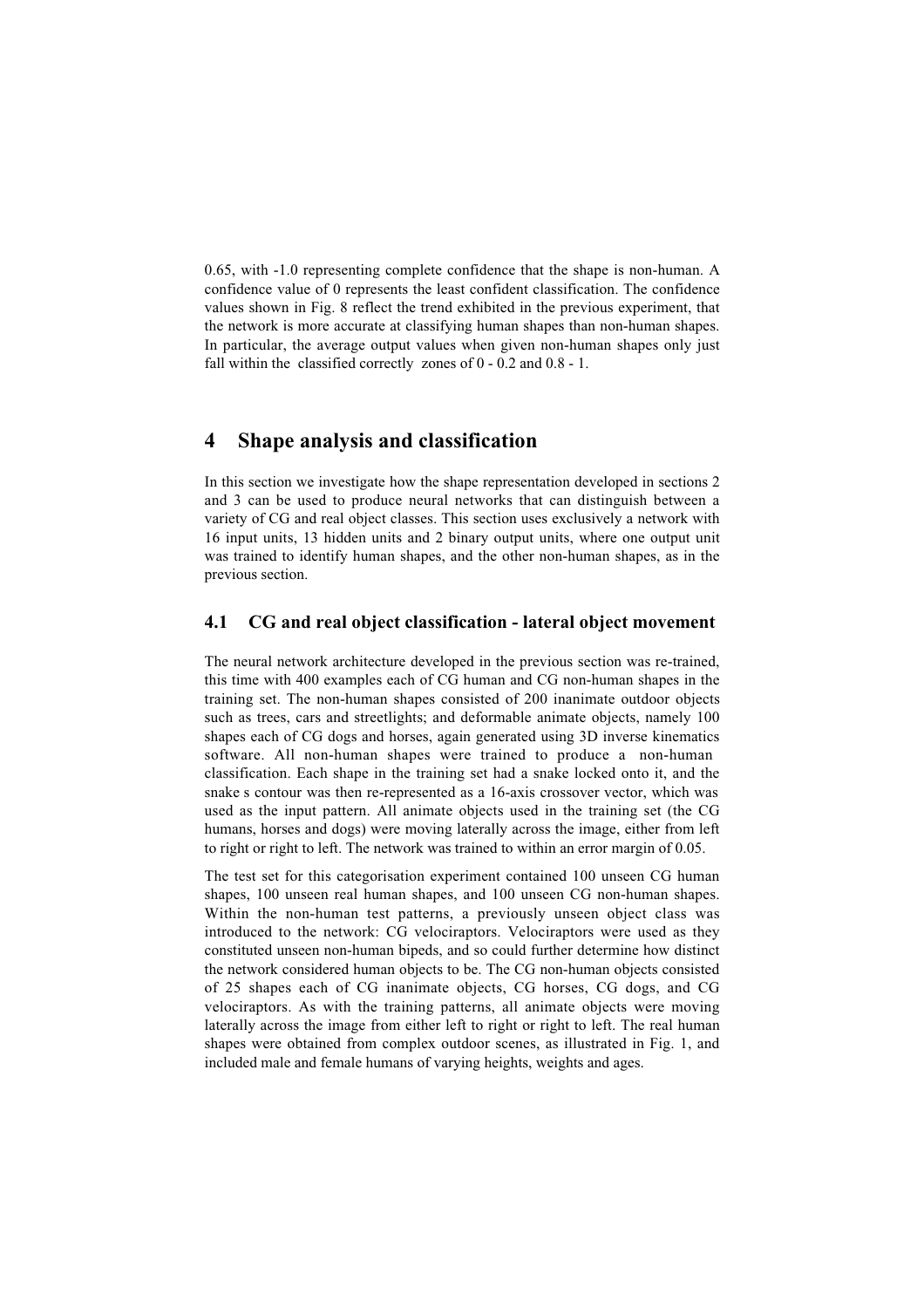

**Fig. 9.** Mean neural network categorisation values and standard deviations for different types of unseen objects. The network was trained and tested using shapes of objects moving laterally across the image

The results in Fig. 9 show that the network clearly identifies unseen CG humans as human with a high level of confidence, and unseen CG dogs, horses, and inanimate objects as non-human with a high, albeit lesser, level of confidence. The CG velociraptors are classified as more human than non-human, but the network still clearly distinguishes between the CG humans and the CG velociraptors, with mean confidence values of 0.94 and 0.63, respectively. Real humans were not classified as accurately as CG humans, but were nevertheless again categorised as human with more confidence than the CG velociraptors, obtaining a mean confidence value of 0.69. It is highly significant that the network, trained only on CG human / non-human shapes, can then correctly classify real humans. In addition, it is impressive that the network can distinguish the real human shapes from a previously unseen object class.

### **4.2 CG and real object classification - omni-directional object movement**

Despite the results from the previous experiment showing some promise that the neural network was able to distinguish both real and CG humans from CG nonhuman objects, the only objects used so far, in both training and testing, had all been walking laterally to the camera. It was therefore important to test the same neural network, with no additional training, on objects moving omni-directionally in the ground plane; that is, not just from side to side but in arbitrary directions along the ground plane. Consequently, the test set for this experiment included 320 objects for each object class: CG humans, real humans, CG velociraptors, CG horses, CG dogs, and CG inanimate objects. Each class of object was tested from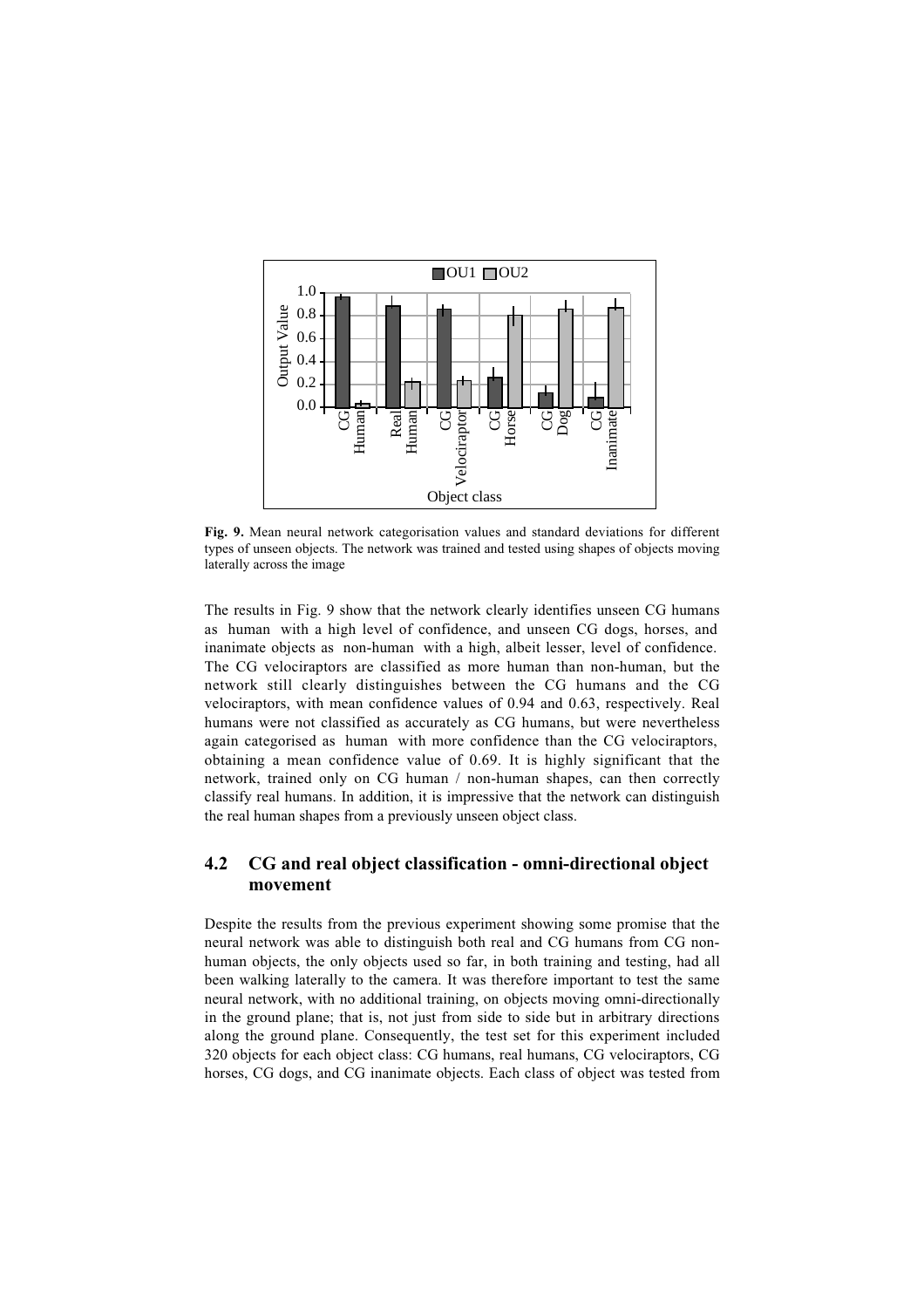



**Fig. 10.** Mean neural network categorisation values and standard deviations for different types of unseen objects. The network was trained using shapes of objects moving laterally across the image. The objects used in the test set were moving in all directions  $(0<sub>i</sub> - 360<sub>i</sub>)$ on the ground plane



**Fig. 11.** Mean neural network classification results when tested with objects moving in different directions along the ground plane. Each plot shows the mean classification of 20 examples of an object class moving in a given direction along the ground plane. The neural network was trained with only laterally moving objects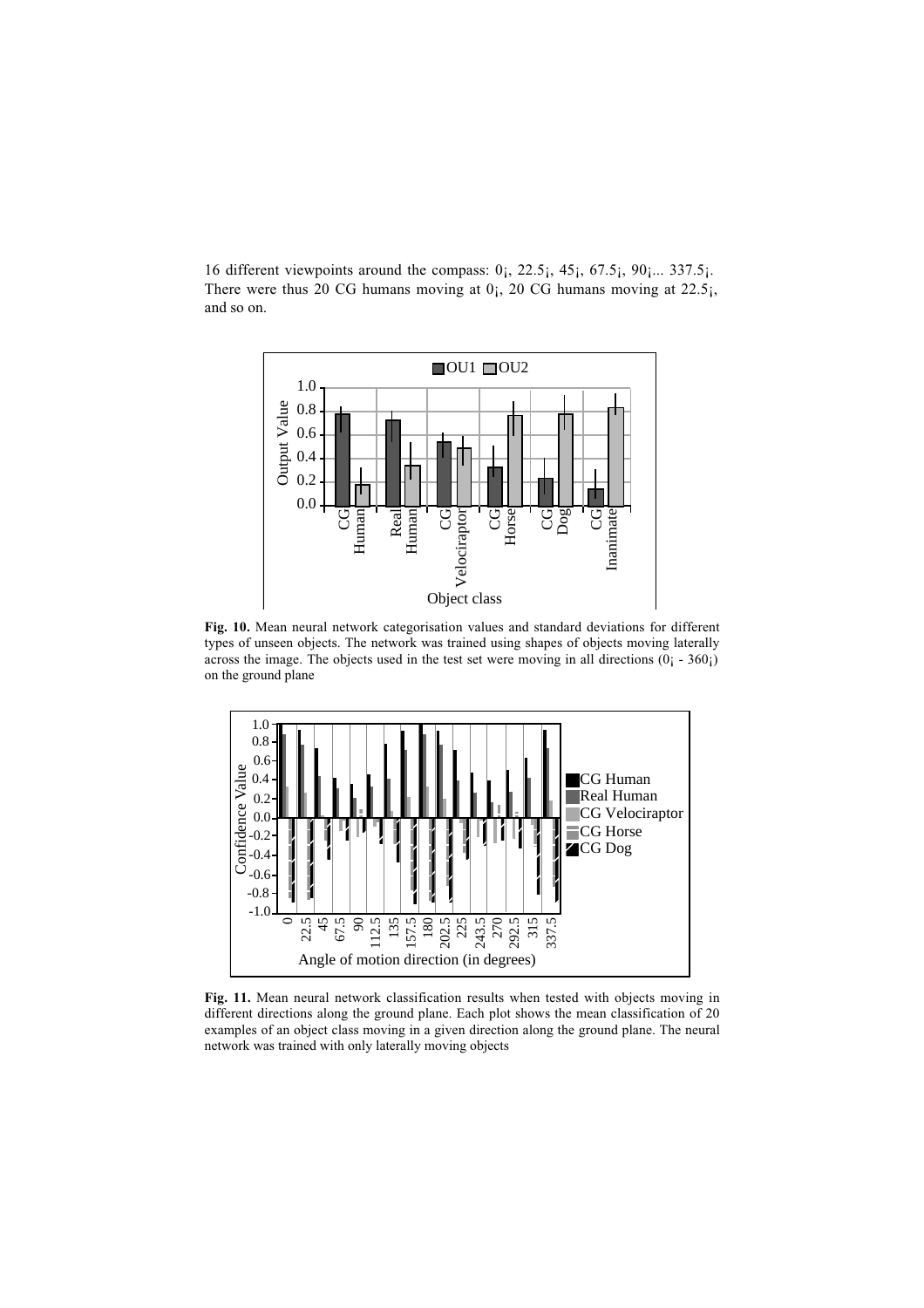The results in Fig. 10 show that the network is no longer as able to distinguish object types as well when test patterns involve objects moving in different directions. This is unsurprising, as the training set includes no allowance for objects which aren t moving laterally to the camera. In addition to the network s inaccuracy at correctly classifying objects which aren t moving laterally, the standard deviation for the network s classification of each object class, shown on the graph, has also increased [Fig. 10]. A breakdown of how the network performed with each object class at each angle of motion can be seen in Fig. 11.

Of note is that the network is still able to classify the object classes as successfully as before when those objects are moving laterally, that is, when their direction approaches  $0<sub>i</sub>$  or 180<sub>i</sub>. However as their movement approaches  $90<sub>i</sub>$  or 270<sub>i</sub>, the network s ability to correctly classify them is severely compromised. Nevertheless for the system to be applicable to complex outdoor scenarios, it was necessary to accommodate all movement along the ground plane. Thus it was decided to use a different training set, which incorporated objects moving in different directions along the ground plane.

## **4.3 CG and real object classification - omni-directional object movement following re-training with omni-directional objects**

The network used in the previous section was re-trained to accommodate the classes of object that were in the previous training set, but this time moving in arbitrary directions along the ground plane. Consequently the size of the training set increased; the training set included 600 CG humans, 300 CG horses, 300 CG dogs and 200 CG inanimate objects, totalling 1,400 objects, moving in different directions on the ground plane. Again, no velociraptors were used in the training process. The network shared the same architecture as per previous experiments, and was again trained to within 0.05 error.

The results of classifying unseen omni-directional objects, following training using the new training set, are shown in Fig. 12. The same test set was used as for the previous experiment, and involved unseen omni-directional objects. Of note is that both the network s accuracy and standard deviation at classifying all object classes has improved, including for the unseen real human and CG velociraptor classes. A more detailed breakdown can be seen in Fig. 13, where objects moving in arbitrary directions obtained a consistent classification, irrespective of their direction of movement.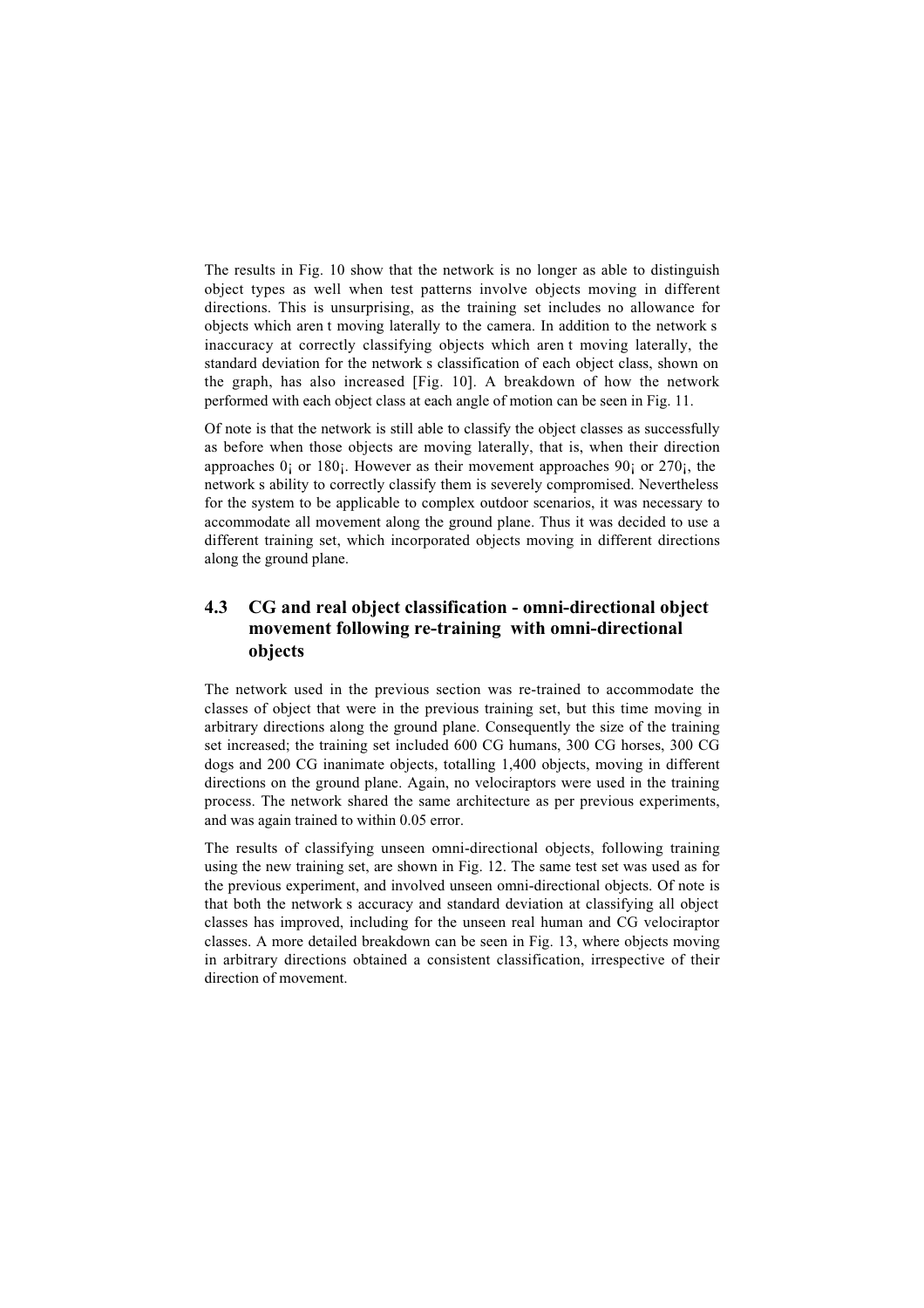

**Fig. 12.** Mean neural network categorisation values and standard deviations for different types of unseen objects. The network was trained and tested using shapes of objects moving in arbitrary directions  $(0<sub>i</sub> - 360<sub>i</sub>)$  on the ground plane



**Fig. 13.** Mean neural network classification results when tested with objects moving in different directions along the ground plane. Each plot shows the mean classification of 20 examples of an object class moving in a given direction along the ground plane. The neural network was trained with objects moving in arbitrary directions along the ground plane. The network was tested with the same set of shapes as the network in Fig. 11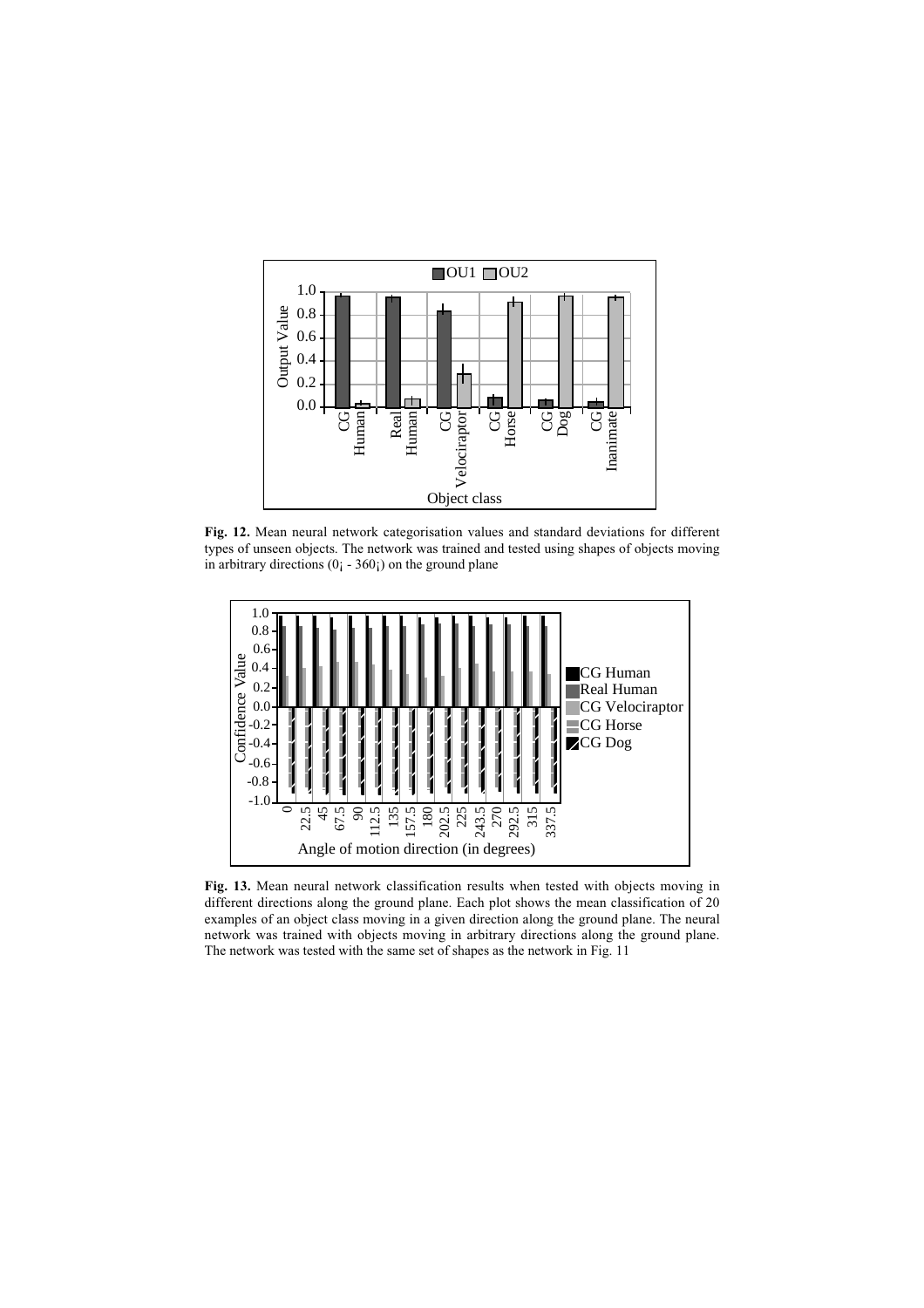## **5 Discussion**

It has been clearly demonstrated that the combination of active contour models and neural network classifiers provides a useful tool for the identification of human and non-human forms.

Snakes based upon the Fast Snake model have been used to successfully track moving humans around the visual field. The snakes contours have then been rerepresented in a scale-, location-, resolution- and control point rotation-invariant axis crossover vector. We have found that using 16 axes when generating the vector provides an effective level of detail for encoding human shape information. These vectors have been used to train a neural network to differentiate human shapes from non-human shapes. The resultant neural network achieves a high level of success when presented with both unseen CG shapes and unseen real shapes, having been trained using CG shapes only.

When re-training the network with a more representative training set, the network was able to correctly classify objects which were moving in arbitrary directions along the ground plane.

Further work in this research area involves identifying if the neural network s accuracy in classifying real human objects could be improved by training it using real human shapes instead of, or as well as, CG human shapes. Clearly this would make the task of generating the training set more complex, as there would be less control over the variety and movement of the real human subjects than currently exists in the 3D modelling and animation software, making it more cumbersome to obtain a representative training set from which the neural network can generalise.

One weakness of the method presented in this paper is that, even if an object being tracked by the snake is classified human , there is still no information available regarding that human s behaviour, for instance its past and current postures. Both active contour models and the axis crossover vector only form a silhouette representation of an object, with no attention paid to the microstructure of the object. For instance, neither model can incorporate an object s self-occlusion in the representation; if one arm obscures part of the torso, it does not affect the outline of the object, and so is not identifiable from either the snake s contour or the axis crossover vector. It would be useful, once the neural network has classified the object being tracked as human, to be able to determine a human s posture. This could potentially be achieved by using a landmark based analysis, for example the Point Distribution Model [9] in concert with the snakes. This would allow particular points on the body to be identified, thus enabling those landmarks relative positions to be identified. Alternatively a History Space Classifier [10] could be constructed to identify abnormalities in an individual s motion pattern.